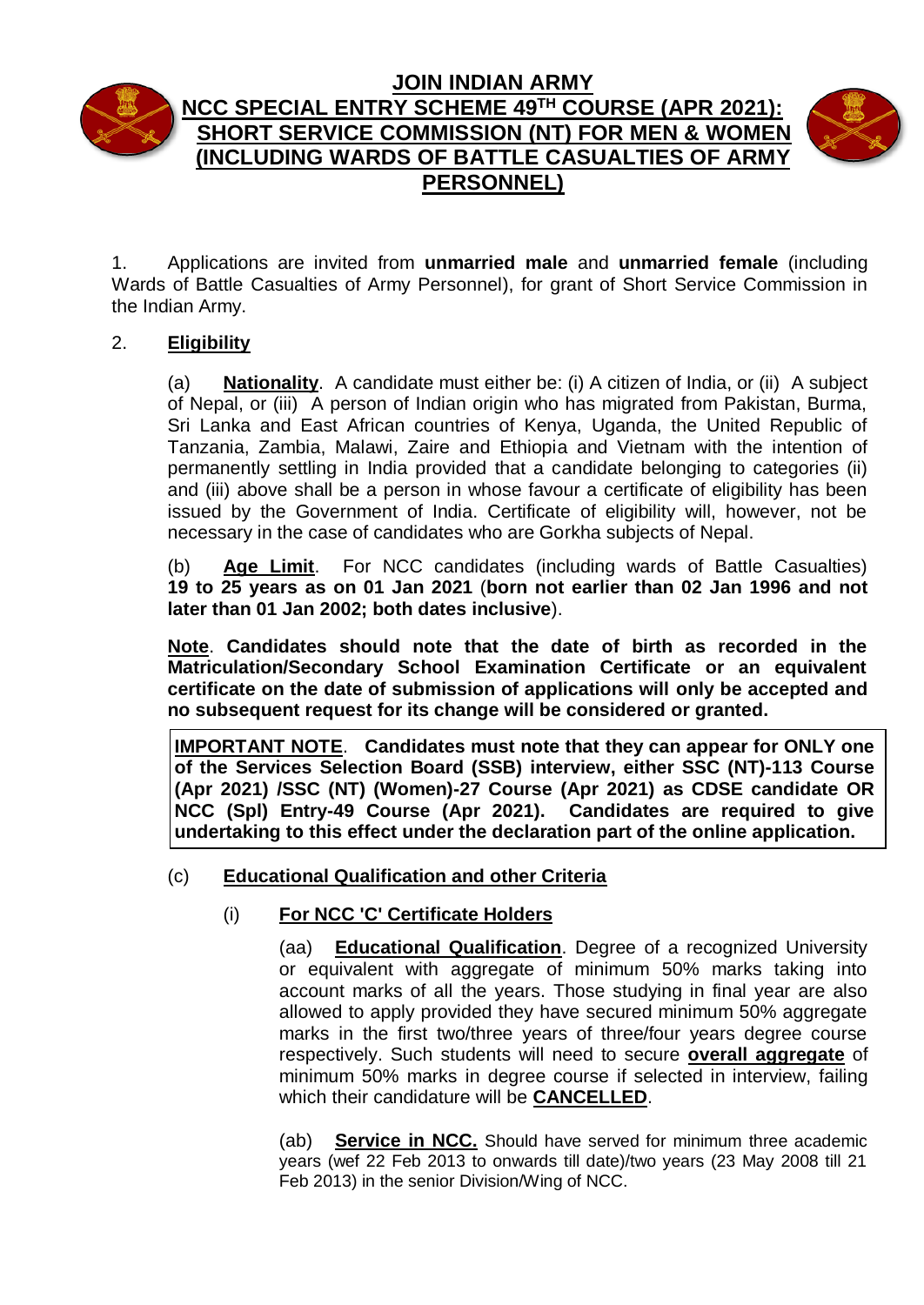(ac) **Grading. Should have obtained minimum of 'B' Grade in 'C' Certificate Exam of NCC. Applicants, who are not holding NCC 'C' Certificate on date of application, are not eligible to apply for the course.**

**Note 1**. **For the Qualified Graduate Candidates of the Degree Course.** Candidates who have passed the graduation degree course must produce the provisional/degree certificate by **1 st Apr 2021** to the Directorate General of Recruiting, failing which their candidature will be cancelled.

**Note 2**. **For the Candidates Studying in the Final Year of Degree Course.** The candidates studying in the final year of graduation, if not already in possession of provisional /degree certificate must submit the proof of their passing the graduation degree Exam by 1<sup>st</sup> Apr 2021 to the Directorate General of Recruiting, failing which their candidature will be cancelled. Those who are not able to produce the degree certificate/provisional degree certificate by the specified date will be inducted on **Additional Bond Basis** only on submission of proof of their passing graduation degree exam to the Directorate General of Recruiting by the above specified date.

### (ii) **For Wards of Battle Casualties of Army Personnel**

(aa) **Eligibility Criteria**. The vacancies under wards of battle casualties are available to wards (unmarried sons and unmarried daughters including legally adopted) of Battle casualties specified as:-

- (aaa) Killed in action.
- (aab) Died of wound or injuries (Other than self-inflicted).
- (aac) Wounded or Injured (Other than self-inflicted).
- (aad) Missing.

(ab) **Educational Qualification**. Degree of a recognized University or equivalent with aggregate of minimum 50% marks taking into account marks of all the years.

(ac) NCC 'C' certificate **NOT** required for Wards of Battle Casualties.

### (ad) **Details of Documents to be provided in the Application Form**

(aaa) The '**Battle Casualty'** certificate No. issued by Manpower (Policy & Planning) Directorate (MP Dte) certifying that the parent has been killed/wounded/reported missing in action.

(aab) A **copy of MP Dte / Respective Regimental Records Part II Order No. notifying injuries and being classified as 'Battle Casualty'**.

(aac) **Relationship Certificate No. issued by MP 5 & 6 / Respective Regimental Records**.

**Note.** Applications will be submitted online by wards of battle casualties with details of documents mentioned as at Para 9 (b) below. However, they will carry all documents at the time of SSB interview in original. Incomplete documents will be summarily rejected by the Selection Centre and No representation in this regard will be entertained or replied.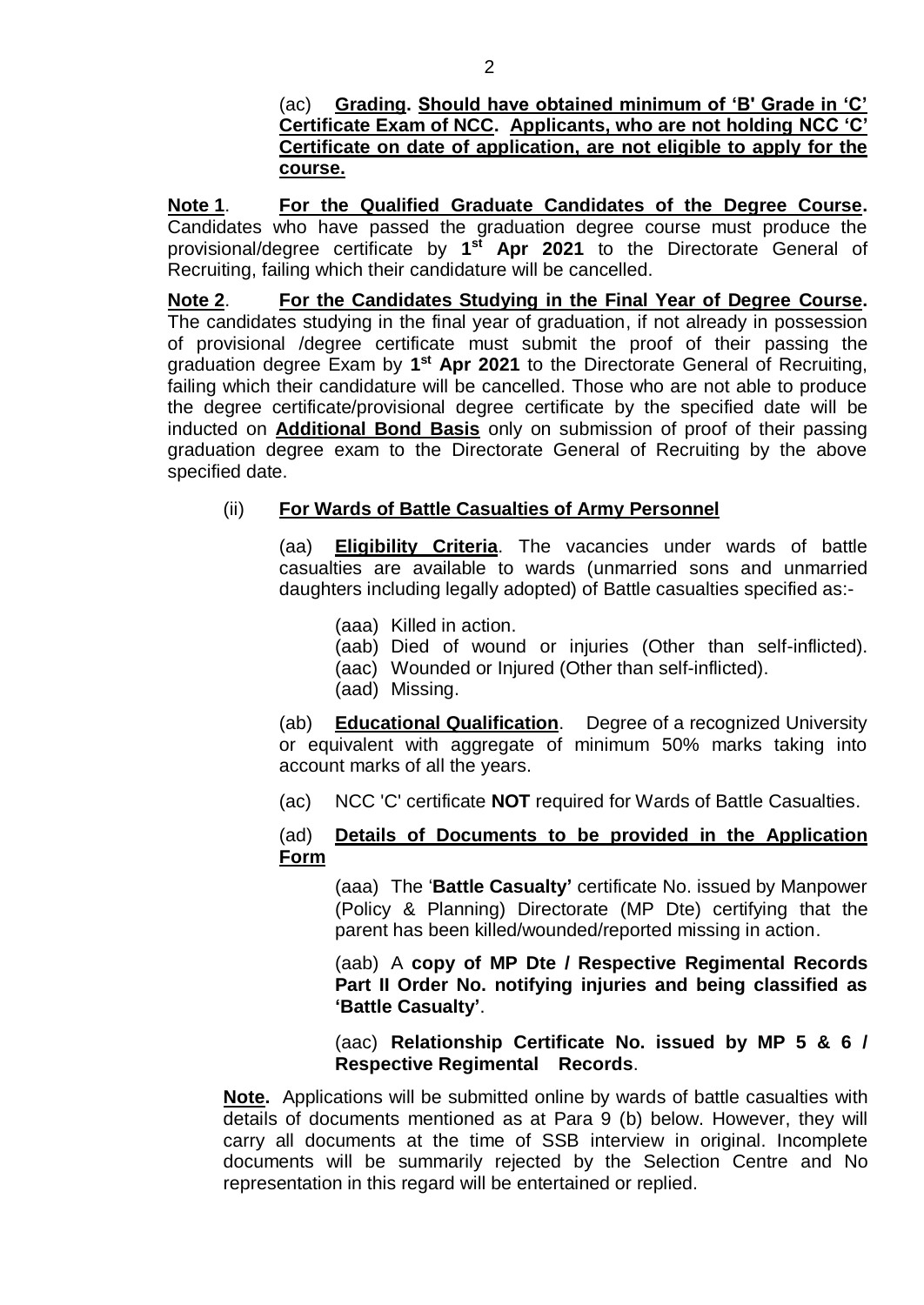### 3. **Vacancies**

(a) **NCC MEN**. **50** (**45** for General Category and **05** for Wards of Battle Casualties of Army personnel only).

(b) **NCC Women**. **05** (**04** for General Category and **01** for Wards of Battle Casualties of Army personnel only).

### 4. **Terms and Conditions of Service**

(a) **Tenure of Engagement**. Short Service Commission will be granted to Male and Female in the regular Army for 14 years i.e. for an initial period of 10 years extendable by a further period of 04 years. **Male & Female** officers who are willing to continue to serve in the Army after the expiry of period of ten years of Short Service Commission may, if eligible and suitable in all respects, be considered for the grant of Permanent Commission (PC) in the 10th year of their Short Service Commission in accordance with the relevant **policies as issued from time to time**. Those SSC officers (**Male & Female**) who are not selected for grant of PC but are otherwise considered fit and suitable, will be given options to continue as SSCOs for a total period of 14 years (including the initial tenure of 10 years) on expiry of which they will be released from the Army

(b) **Period of Probation**.An officer will be on probation for a period of 6 months from the date he/she receives his/her commission. If he/she is reported on within the probationary period as unsuitable to retain his/her commission, his/her services may be terminated any time whether before or after the expiry of the probationary period.

(c) **Ante Date Seniority**. No ante date seniority will be granted.

(d) **Termination of Commission**.An officer granted Short Service Commission will be liable to serve for ten years but his/her Commission may be terminated at any time by the Government of India for:-

- (i) Misconduct or if his/her services are found to be unsatisfactory, or
- (ii) On account of medical unfitness, or
- (iii) If his/her services are no longer required, or
- (iv) If he/she fails to qualify in any prescribed test or course.

(v) An officer may on giving 03 months notice be permitted to resign his/her commission on compassionate grounds of which the Government of India will be the sole judge. An officer who is permitted to resign his/her commission on compassionate grounds will not be eligible for terminal gratuity.

(e) **Reserve Liability**.Short Service Commission Officers on release before or expiry of contractual length of service will carry reserve liability to serve the Army for five years plus two years on voluntary basis or up to the age of 37 years for women and 40 years for men whichever is earlier.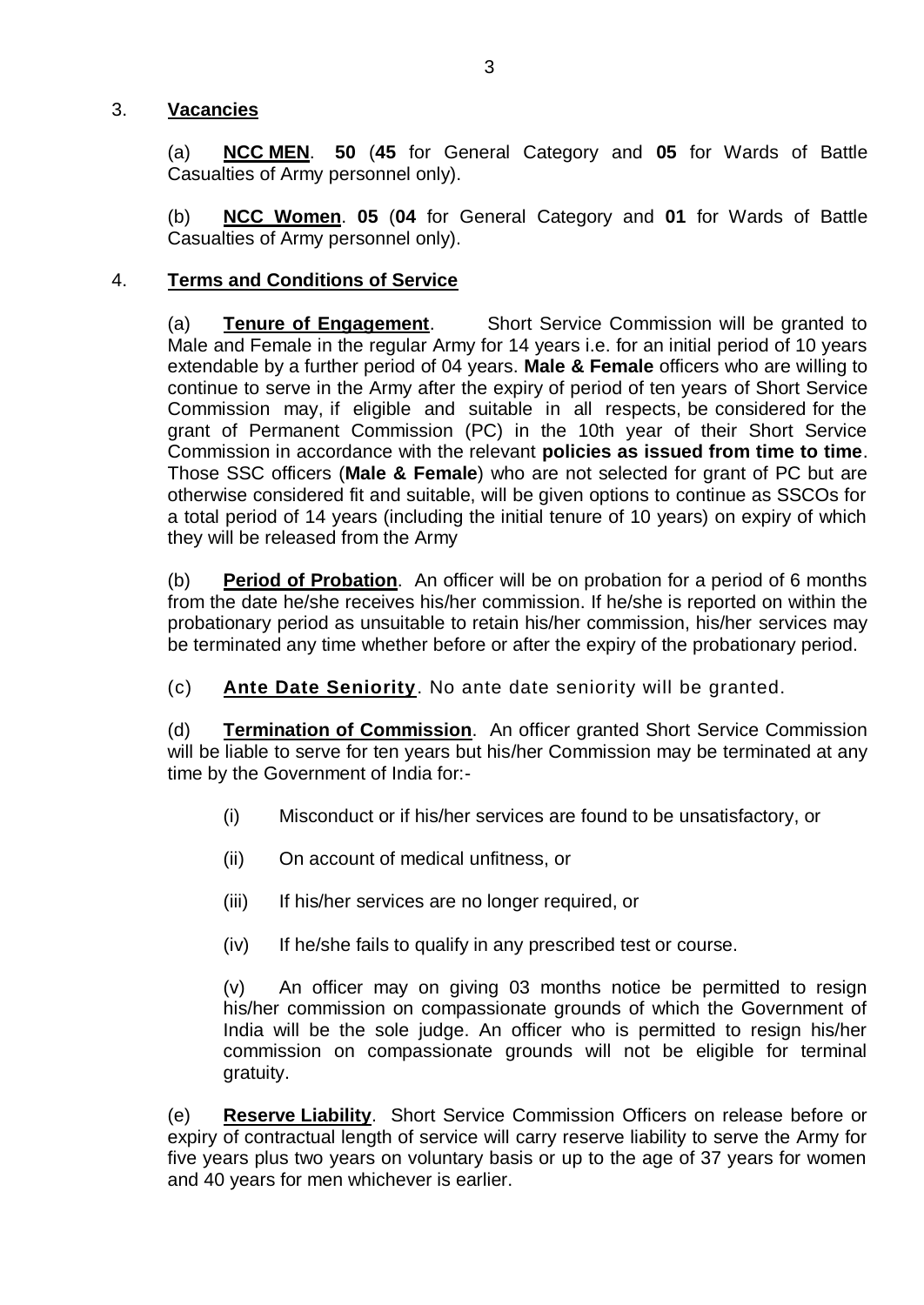### 5. **Training**. **Duration of training is 49 weeks at OTA, Chennai**.

(a) Selected candidates will be detailed for Pre-Commission training at OTA, Chennai according to their position in the final order of merit, up to the number of available vacancies, subject to meeting all eligibility criteria.

(b) Candidates will neither be allowed to marry during the period of training nor will he/she be allowed to live with parents/Guardians. Candidates must not marry until they complete the full training at the Officers Training Academy. A candidate, who marries subsequent to the date of his/her application, though successful at the Services Selection Board interview or medical examination, will not be inducted for training. A candidate if he/she marries, while under training, shall be discharged and will be liable to refund all expenditure incurred on him/her by the government. It is also applicable to the wards of Battle Casualties of Army Personnel.

(c) All candidates who successfully complete Pre-Commission training at Officers Training Academy, Chennai will be awarded **'Post Graduate Diploma in Defence Management and Strategic Studies'** by University of Madras.

(d) **Cost of Training**. The entire cost of training at OTA is at Government expense. In case the cadet is withdrawn from training academy due to reasons other than medical ground or the reasons not beyond his/her control, he/she will be liable to refund cost of training **@ ₹ 11,952/- per week till Sep 2020, thereafter a yearly escalation of 8% p.a. will be calculated on the Per Capita Cost of Training for each ensuing year** (or as notified from time to time) apart from allied charges as fixed by the government from time to time, for the period of his/her stay at OTA, Chennai.

6. The final allocation of Arms/Services will be made prior to passing out of gentleman cadets/Lady cadets from OTA.

#### 7. **Promotion Criteria and Salary Structure**

#### (a) **Promotion Criteria**

| Rank                                       | <b>Promotion Criteria</b>        |
|--------------------------------------------|----------------------------------|
| Lieutenant                                 | On commission                    |
| Captain                                    | On completion of 2 years         |
| Major                                      | On completion of 6 years         |
| Lt Colonel                                 | On completion of 13 years        |
| Colonel (TS)                               | On completion on 26 years        |
| Colonel                                    |                                  |
| <b>Brigadier</b>                           |                                  |
| <b>Major General</b>                       |                                  |
| Lt General/HAG Scale                       | On selection basis subject to    |
| HAG + Scale                                | fulfillment of requisite service |
| (*Admissible to 1/3 <sup>rd</sup> of total | conditions                       |
| strength of Lt General)                    |                                  |
| VCOAS/Army Cdr / Lt Gen                    |                                  |
| NFSG)                                      |                                  |
| COAS                                       |                                  |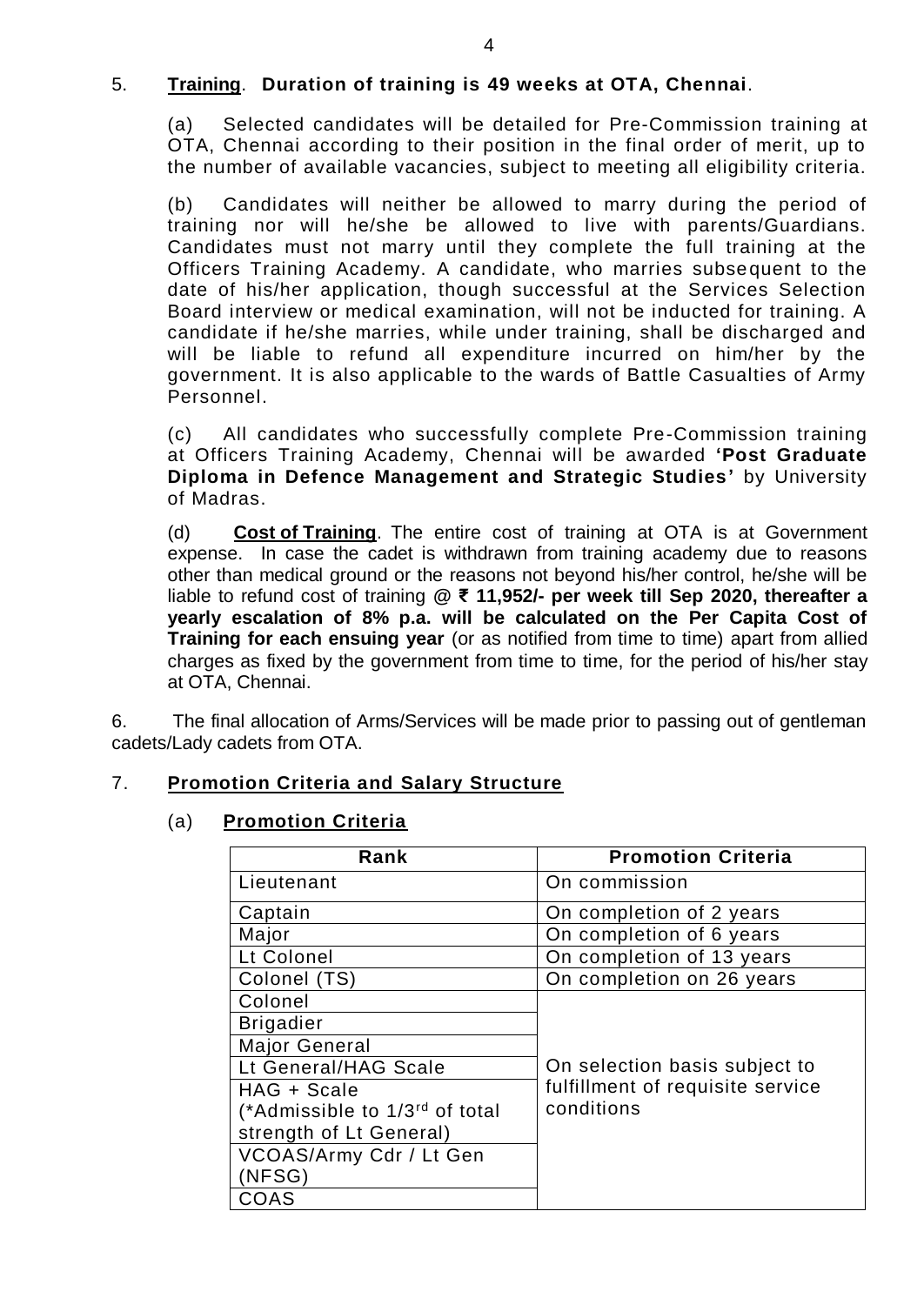(b) **Pay**

| Rank                                                | Level      | (Pay in ₹)          |
|-----------------------------------------------------|------------|---------------------|
| Lieutenant                                          | Level 10   | 56,100 - 1,77,500   |
| Captain                                             | Level 10 B | 61,300 - 1,93,900   |
| Major                                               | Level 11   | 69,400 - 2,07,200   |
| <b>Lieutenant Colonel</b>                           | Level 12A  | 1,21,200 - 2,12,400 |
| Colonel                                             | Level 13   | 1,30,600 - 2,15,900 |
| <b>Brigadier</b>                                    | Level 13A  | 1,39,600 - 2,17,600 |
| <b>Major General</b>                                | Level 14   | 1,44,200 - 2,18,200 |
| <b>Lieutenant General HAG Scale</b>                 | Level 15   | 1,82,200 - 2,24,100 |
| Lt Gen HAG+Scale                                    | Level 16   | 2,05,400 - 2,24,400 |
| <b>VCOAS/Army Cdr/ Lieutenant</b><br>General (NFSG) | Level 17   | 2,25,000/-(fixed)   |
| <b>COAS</b>                                         | Level 18   | 2,50,000/-(fixed)   |

(c) **Military Service Pay (MSP)**. MSP to the officers from the rank of Lt to Brig ₹ 15,500/- p.m. fixed.

#### (d) **Fixed Stipend for Cadet Training**

| Stipend to Gentlemen or Lady Cadets during the entire   ₹56,100/-p.m.* |  |  |  |  |
|------------------------------------------------------------------------|--|--|--|--|
| duration of training in Service academies i.e. during                  |  |  |  |  |
| training period at OTA.                                                |  |  |  |  |

\* On successful commissioning, the pay in the Pay Matrix of the Officer Commissioned shall be fixed in first Cell of Level 10 and the period of training shall not be treated as commissioned service and arrears on account of admissible allowances, as applicable, for the training period shall be paid to cadets.

#### (e) **Qualification Grant**

(i) **Qualification Grant**. Abolished as a separate allowance. Eligible employees to be governed by newly proposed Higher Qualification Incentive (HQI). Order for HQI is yet to be issued by MoD.

(ii) **Flying Allowance**. The Army Aviators (Pilots) serving in the Army Aviation Corps are entitled to flying allowances as under:-

| l Lieutenant | l Level |  | and $\sqrt{\xi}$ 25,000/- p.m. fixed (R1H1 |
|--------------|---------|--|--------------------------------------------|
| and above    | above   |  | of Risk and Hardship Matrix)               |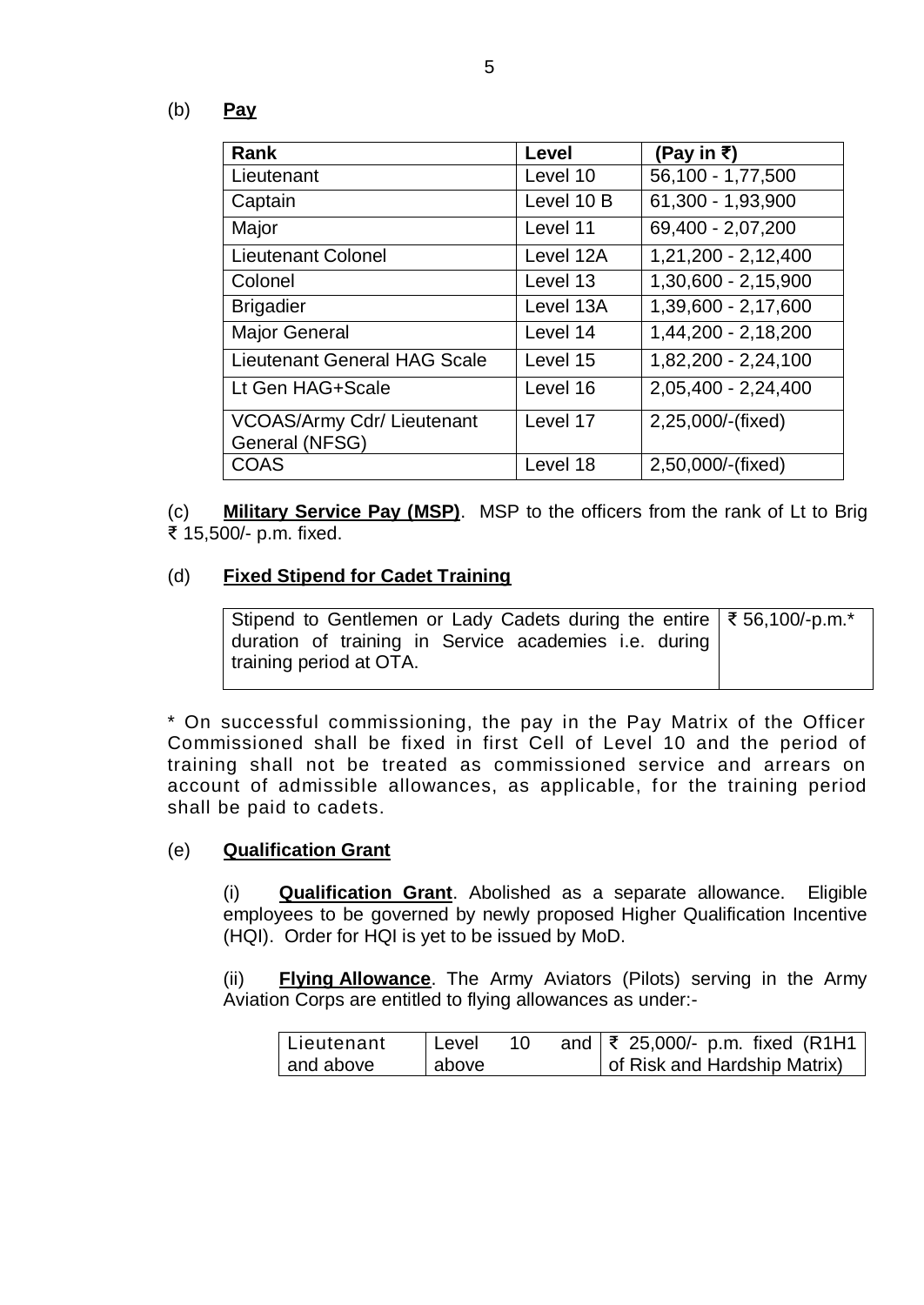### (f) **Other Allowances**

| <b>Dearness Allowance</b>       | Admissible at the same rates and under the<br>same conditions as are applicable to the<br>civilian personnel from time to time |
|---------------------------------|--------------------------------------------------------------------------------------------------------------------------------|
| Para Allce                      | ₹ 10500/-pm                                                                                                                    |
| Para Reserve Allce              | ₹ 2625/-pm                                                                                                                     |
| Para Jump Instructor Allce      | ₹ 10500/-pm                                                                                                                    |
| <b>Project Allce</b>            | ₹ 3400/-pm                                                                                                                     |
| <b>Special Forces Allce</b>     | ₹ 25000/-pm                                                                                                                    |
| <b>Technical Allce (Tier-I)</b> | ₹ 3000/-pm                                                                                                                     |
| Technical Allce (Tier-II)       | ₹4500/-pm                                                                                                                      |

(g) Depending upon rank and area of posting, officers posted to Field Areas will be eligible for the following Field Area allowances :-

| <b>Rank</b>             | Level                    | <b>HAFA</b><br>(Per month) | <b>Fd Area</b><br><b>Allowance</b><br>(Per month) | <b>Mod Fd</b><br><b>Area Allowance</b><br>(Per month) |
|-------------------------|--------------------------|----------------------------|---------------------------------------------------|-------------------------------------------------------|
| Lieutenant<br>and above | Level 10<br>and<br>above | ₹ 16900/-<br><b>R1H2</b>   | ₹ 10500/-<br>R2H2                                 | ₹ 6300/-<br>60% of R2H2                               |

### (h) **High Altitude Allowance**

| Rank      | Level                     | CAT-I            | <b>CAT-II</b><br>$ (Per month) $ (Per month) | <b>CAT-III</b><br>(Per month) |
|-----------|---------------------------|------------------|----------------------------------------------|-------------------------------|
| and above | Lieutenant   Level 10 and | ₹ 3400/-         | ₹ 5300/-                                     | ₹ 25000/-                     |
|           | above                     | R <sub>3H2</sub> | R <sub>3</sub> H <sub>1</sub>                | R <sub>1</sub> H <sub>1</sub> |

(j) **Siachen Allowance**. Siachen Allowance will be ₹ 42,500/- per month.

(k) **Uniform Allowance**. Subsumed into the newly proposed Dress Allowance i.e. ₹ 20,000/- per year.

(l) **Ration in Kind**. In Peace and Field Areas.

### (m) **Transport Allowance (TPTA)**

| <b>Pay Level</b> | <b>Higher TPTA Cities</b><br>(Per month) | <b>Other Places</b><br>(Per month) |
|------------------|------------------------------------------|------------------------------------|
| 10 and above     | ₹7200+DA thereon                         | ₹ 3600+DA thereon                  |

#### **Note**

(i) Higher TPTA Cities (UA). Hyderabad, Patna, Delhi, Ahmadabad, Surat, Bengaluru, Kochi, Kozhikode, Indore, Greater Mumbai, Nagpur, Pune, Jaipur, Chennai, Coimbatore, Ghaziabad, Kanpur, Lucknow, Kolkata.

(ii) The allowance shall not be admissible to those service personnel who have been provided with the facility of Government transport.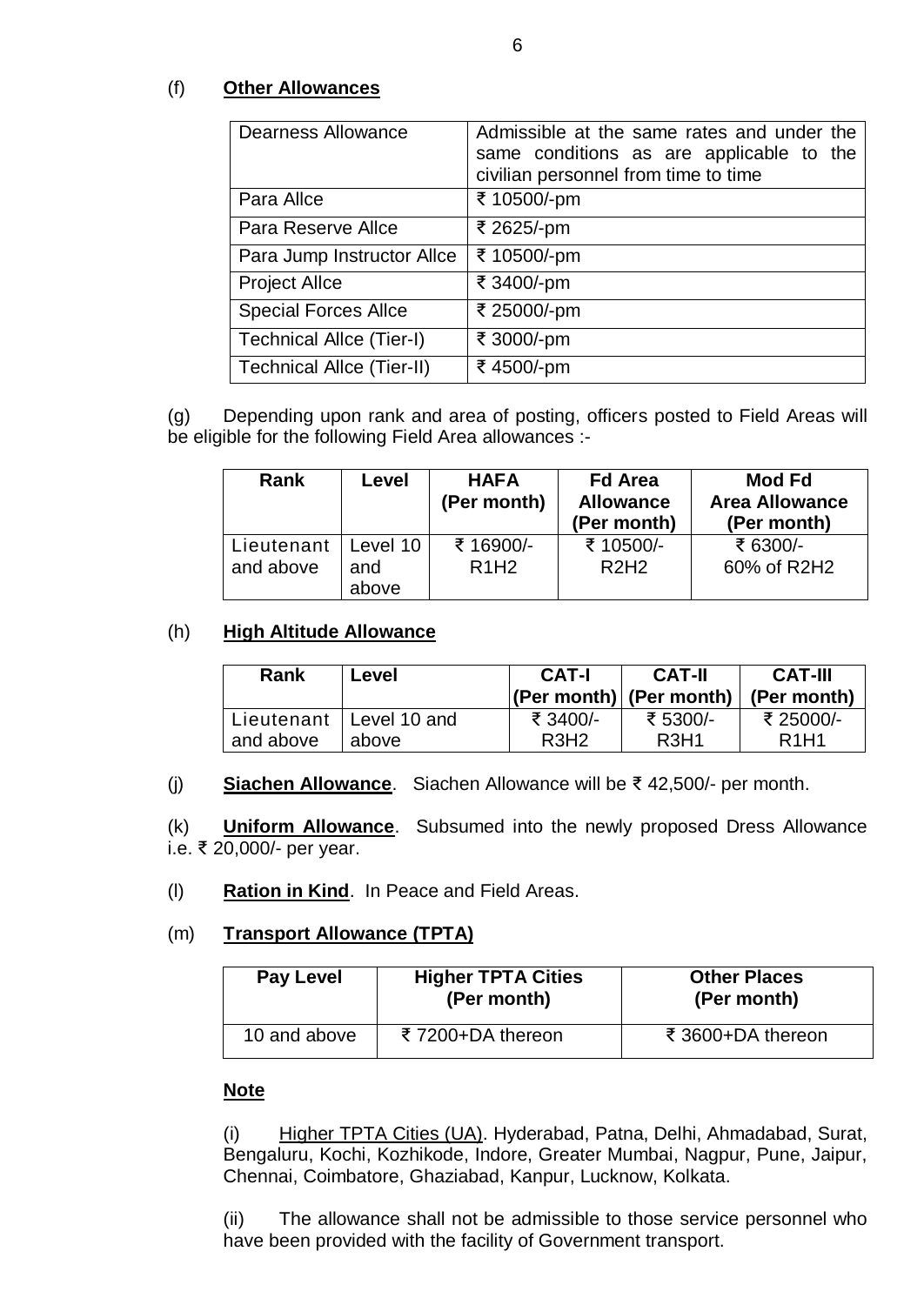(iii) Officers in Pay Level 14 and above, who are entitled to use official car, will have the option to avail official car facility or to draw the TPTA at the rate of ₹ 15,750+DA thereon.

(iv) The allowance will not be admissible for the calendar month(s) wholly covered by leave.

(v) Physically disabled service personnel will continue to be paid at double rate, subject to a minimum of ₹ 2,250+ DA p.m

(n) **Children Education Allowance (CEA)**. **₹ 2250/- per month** per child for two eldest surviving only. CEA is admissible from Nursery to  $12<sup>th</sup>$  Class.

(i) Reimbursement should be done just once a year, after completion of the financial year (which for most schools coincides with the Academic year).

(ii) Certificate from the head of institution where the ward of government employee studies should be sufficient for this purpose. The certificate should confirm that the child studied in the school during the previous academic year.

(iii) In the case of allowances specific to Defence Forces, the rates of these allowances would be enhanced by 25% automatically each time the Dearness Allowance payable on the revised pay band goes up by 50% (GoI letter No. A-27012/02/2017-Estt.(AL) dated 16 Aug 2017).

(o) **Hostel Subsidy**. **₹ 6750/- per month** per child for two eldest surviving only. Hostel Subsidy is admissible from Nursery to 12<sup>th</sup> Class.

(p) Please note that pay & allowances and rules/provisions thereof are subject to revision from time to time.

8. **Army Group Insurance Fund (AGIF)**. The Gentlemen/Lady Cadets when in receipt of stipend are insured for ₹ 75 lakh as applicable to officers of the regular Army. **For those who are invalidated out by IMB on account of disability and not entitled to any pension will be provided ₹ 25 lakhs for 100 percent disability. This will be proportionately reduced to ₹ 5 lakhs for 20 percent disability**. However, for less than 20 percent disability, an Ex-Gratia Grant of ₹ 50,000/- only will be paid. Disability due to alcoholism, drug addiction and due to the diseases of pre-enrolment origin will not qualify for disability benefit and Ex-Gratia Grant. In addition, Gentleman/Lady Cadets withdrawn on disciplinary grounds, expelled as undesirable or leaving the Academy voluntarily will not be eligible for disability benefits and Ex-Gratia. Subscription at the rate of ₹ 5,000/- will have to be paid in advance on monthly basis by Gentlemen/Lady Cadets to become member under the main AGI Scheme as applicable to regular Army Officers. The subscription for the relegated period would also be recovered at the same rate.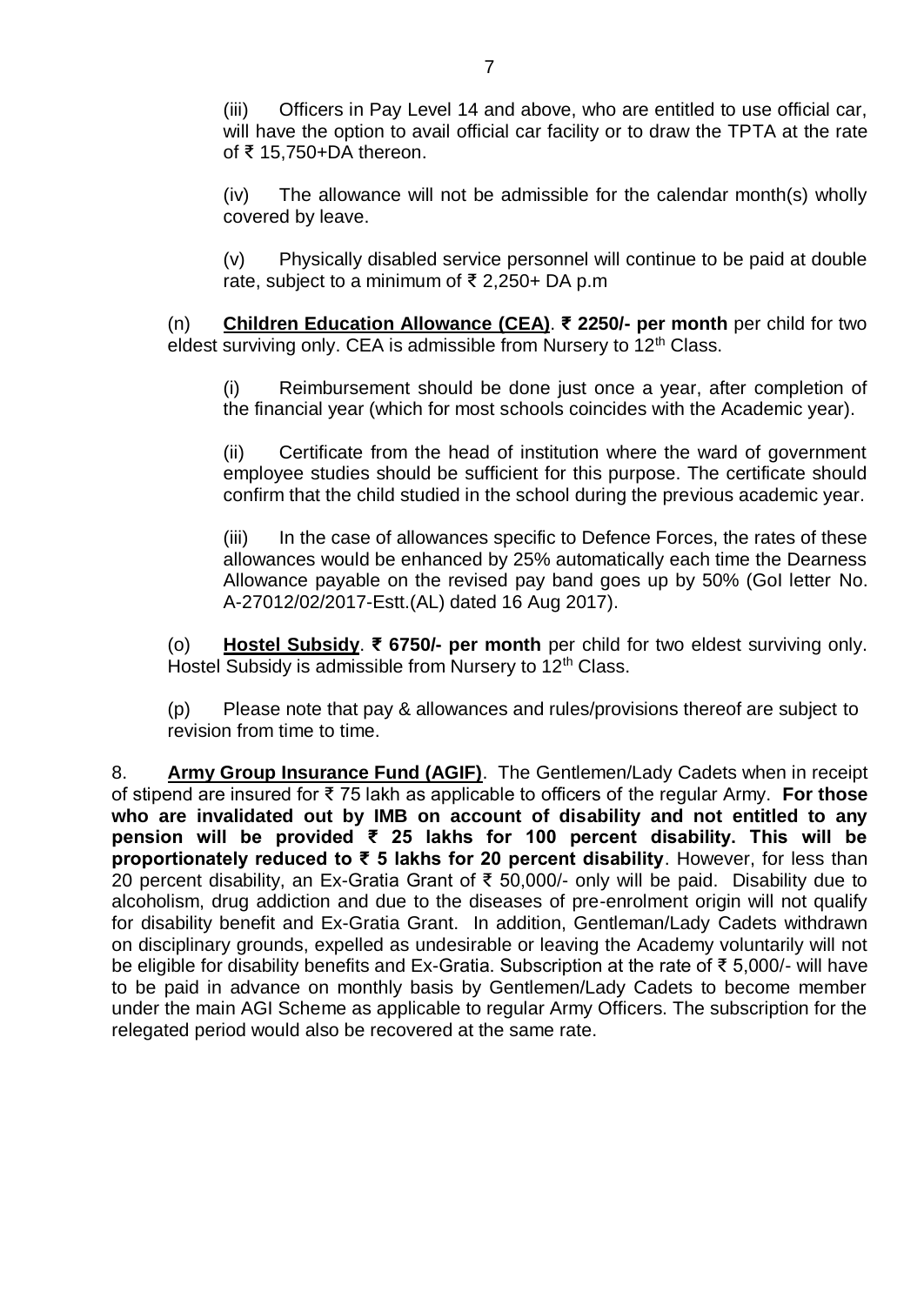#### 9. **How to Apply**

(a) Applications will only be accepted online on website **www.joinindianarmy.nic.in**. Click on **'Officer Entry Appln/Login'** and then click **'Registration'** (Registrations not required, if already registered on **[www.joinindianarmy.nic.in](http://www.joinindianarmy.nic.in/)**). Fill the online registration form after reading the instructions carefully. After getting registered, click on **'Apply Online'** under Dashboard. A page 'Officers Selection - **'Eligibility'** will open. Then click **'Apply'** shown against Short Service Commission NCC Special Entry Course. A page **'Application Form'** will open. Read the instructions carefully and click **'Continue'** to fill details as required under various segments. Personal information, Communication details, Education details and details of previous SSB. **'Save & Continue'** each time before you go to the next segment. After filling details on the last segment, you will move to a page **'Summary of your information'** wherein you can check and edit the entries already made. Only after ascertaining the correctness of all your details, click on **'Submit Now'**. Candidates must click on **'Submit Now'** each time they open the application for editing any details. The candidates are required to take out two copies of their application having Roll Number, 30 minutes after final closure of online application on last day.

**CANDIDATES ARE ADVISED TO READ THE NOTIFICATION CAREFULLY AND THEN FILL UP ONLINE APPLICATION FORM TO AVOID MISTAKES, AND THEREBY REJECTION OF APPLICATION.**

**Important Note 1**. **No changes to details submitted in online application can be made after closure of application. No representation in this regard shall be entertained**.

**Important Note 2**. **CGPA/Grades must be converted into Marks as per the formulae adopted by the concerned University for filling 'Marks obtained in Graduation' in online application**. **Any discrepancy observed at any stage of selection process will lead to cancellation of candidature**.

**Important Note 3**. **Candidate's name/parent's name (father & mother)/ date of birth in the profile and online application must be as per matriculation /Secondary School Examination certificate or equivalent certificate issued by the concerned Board of education. Variation in above details will lead to cancellation of the candidature.**

(b) **Self attested** copy of following documents alongwith their **originals** are to be carried to the Selection Centre by the candidates:-

(i) One copy of the Print out of application duly signed and affixed with self attested photograph.

(iii) Matriculation/Secondary School Examination Certificate or equivalent certificate and Mark Sheet issued by the concerned Board of Education.

**Note 1.** Matriculation/Secondary School Examination Certificate or equivalent certificate issued by the concerned Board of Education will only be accepted as proof of date of birth, candidate's name and parent's name (father & mother). No other document like Admit card/ Mark Sheet/Transfer certificate etc are acceptable.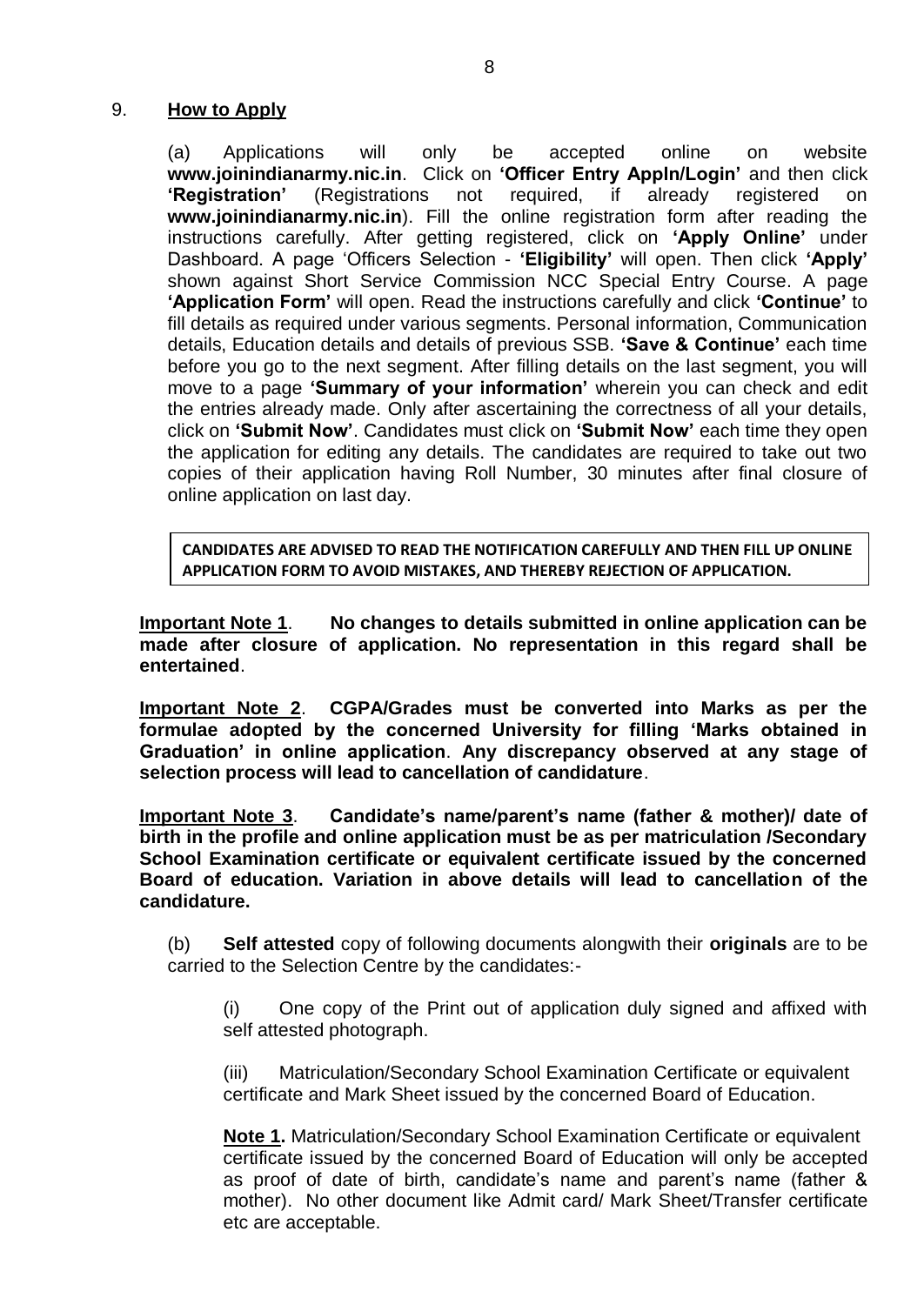**Note 2**. In case parent's name (father & mother) is not mentioned in Matriculation/Secondary School Examination certificate or equivalent certificate, the candidate is required to produce any document issued by Govt of India or States Govt such as PAN card, Aadhaar card, Passport, Driving licence etc for verification. However, candidate's name and their parent's name filled in online application must match exactly with those mentioned in the produced document.

- (iii) 12<sup>th</sup> Class Certificate & Marks Sheet.
- (iv) Graduation Degree/Provisional Degree.
- (v) Marks Sheets of all years/semesters.

#### (vi) **NCC `C' Certificate (Date of issue of NCC `C' Certificate to be on or before the date of submission of online application by the candidate). NCC `C' Certificate is not required from Wards of Battle Casualties.**

(vii) Certificate regarding CGPA conversion to marks (as applicable) and aggregate percentage from the concerned University duly specifying the rules/ conversion criteria/formula in this regard.

(viii) Certificate from the Principal/Head of the Institution stating that the candidate is in final year and his/her result will be declared by  $1<sup>st</sup>$  of Apr 2021 (only for final year appearing candidates).

(ix) Declaration by the candidate of final year degree course that he/she will submit the proof of passing by 1<sup>st</sup> of Apr 2021 to Directorate General of Recruiting, failing which his/her candidature will be **cancelled**.

(x) **The Wards of Battle Casualties will also submit the documents mentioned at Para 2 (c) (ii) (ad) in addition to the documents mentioned above**.

(c) **Any candidate who does not carry the above documents for the SSB interview, his/ her candidature will be cancelled and he/she will be returned.**

(d) **All certificates in original to be carried by the candidates for SSB interview for verification.** Originals will be returned after verification at the SSB itself.

(e) The second copy of the printout of online application is to be retained by the candidate for reference. **There is no need to send any hard copy to Directorate General Recruiting**.

#### (f) **Candidates must submit only one online application**. **Receipt of multiple applications from the same candidate will result in cancellation of candidature, and NO representation will be entertained in this regard**.

(g) Candidates serving in the Armed Forces are required to inform their Commanding Officer in writing that they have applied for this examination. Applications of candidates serving in the Armed Forces, duly countersigned by the Commanding Officer should be taken alongwith all other documents as stated above to the SSB interview as and when called for the same.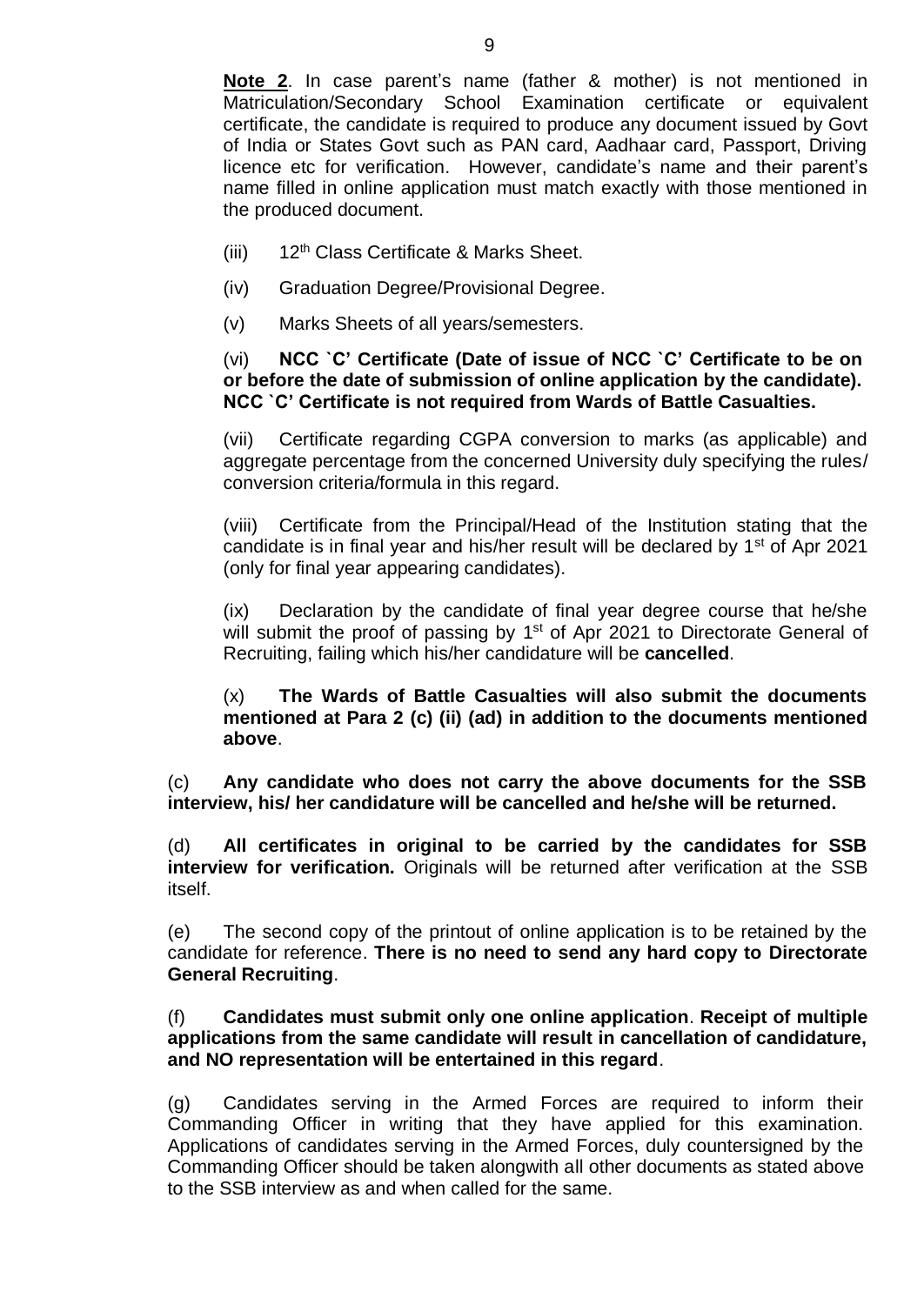10. **Selection Procedure**. The selection procedure is as follows:-

(a) **Shortlisting of Applications**. Integrated HQ of MoD (Army) reserves the right for shortlisting of applications, without assigning any reason. After shortlisting of applications, the Centre allotment will be intimated to candidates via their email. After allotment of Selection Centre, candidates will have to log in to the website and select their SSB dates which are available on a first come first serve basis initially. Thereafter, it will be allotted by the Selection Centres. **The option to select the dates for SSB by candidates may be forfeited due to occurrence of any exceptional circumstance/events.** 

(b) Only shortlisted eligible candidates will undergo SSB at Selection Centres, Allahabad(UP), Bhopal(MP), Bangalore (Karnataka) and Kapurthala (PB). Call up letter for SSB interview will be issued by respective Selection Centre on candidates' registered e-mail id and SMS only. **Allotment of Selection Centre is at the discretion of Directorate General of Recruiting, IHQ of MoD (Army) and No request for changes will be entertained in this regard.** 

(c) Candidates will be put through **two stage selection procedure**. **Those who clear Stage I will go to Stage II**. **Those who fail in stage I will be returned on the same day**. Duration of SSB interview is **five days**  and details of the same are available on official website of Directorate General of Recruiting ie **[www.joinindianarmy.nic.in](http://www.joinindianarmy.nic.in/)**. This will be followed by a medical examination for the candidates who get recommended after Stage II.

(d) Candidates recommended by the SSB and declared medically fit, will be issued joining letter for training in the order of merit, depending on the number of vacancies available, subject to meeting all eligibility criteria.

11. **Medical Examination**. Please visit [www.joinindianarmy.nic.in](http://www.joinindianarmy.nic.in/) for Medical Standards and Procedures of Medical Examination for Officers Entry into Army as applicable.

**Note**. **The proceedings of the Medical Board are confidential and will not be divulged to anyone. Directorate General of Recruiting has no role to play in any Medical Boards and procedure advised by the medical authorities will be strictly adhered.**

12. **Entitlement for Travelling Allowance**. Candidates appearing for SSB interview for the first time for a particular type of commission shall be entitled for AC 3-Tier to and fro railway fare or bus fare including reservation-Cum-Sleeper Charges within the Indian Limits. Candidates who appear again for the same type of commission will not be entitled to travelling allowances on any subsequent occasion. **For any query/clarification regarding admissibility or payment of travelling allowance, the candidates may directly approach the concerned Selection Centre**.